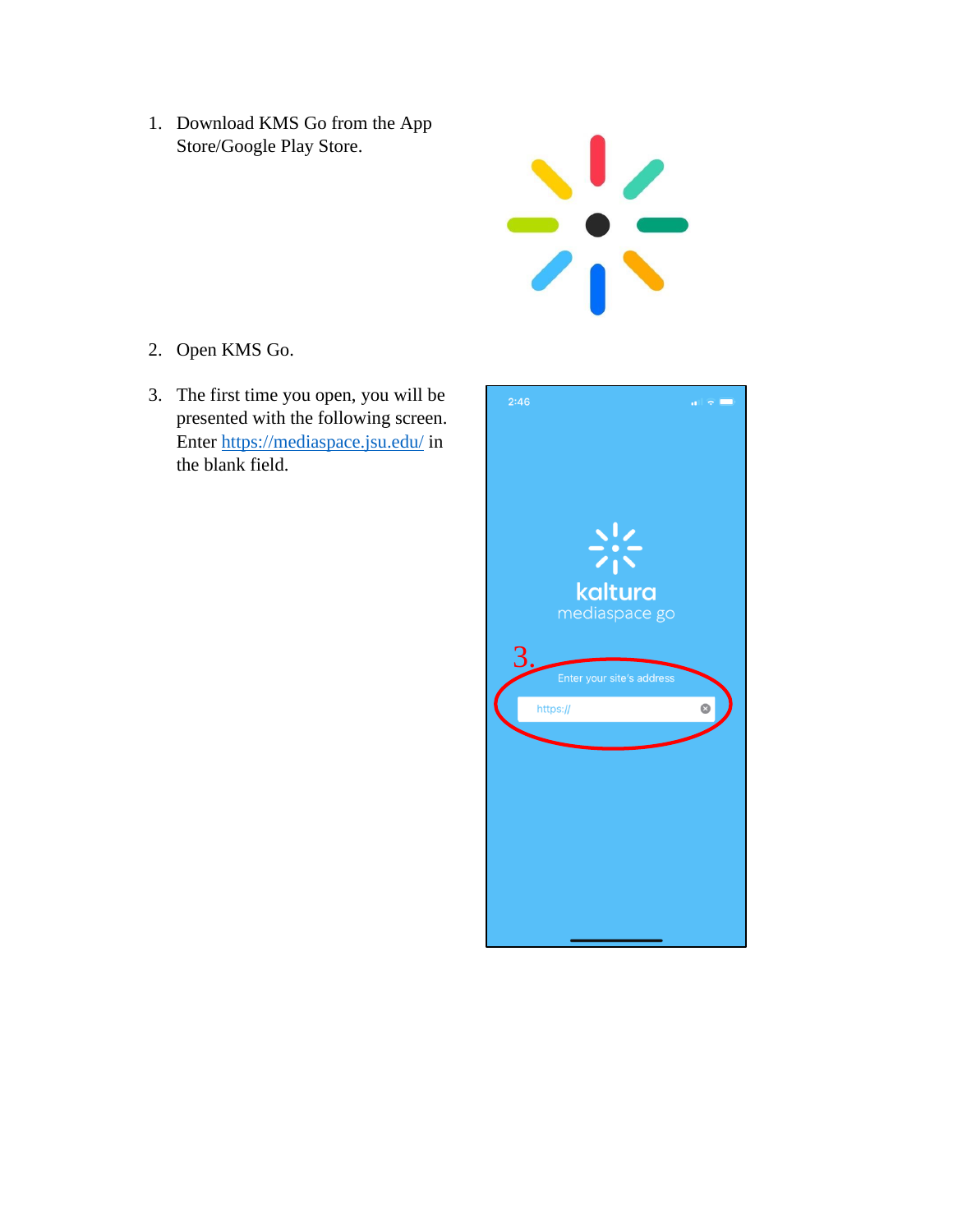4. Once you enter that address and submit it, you will land on a JSU branded opening page. Click on the persona icon in the upper left corner.

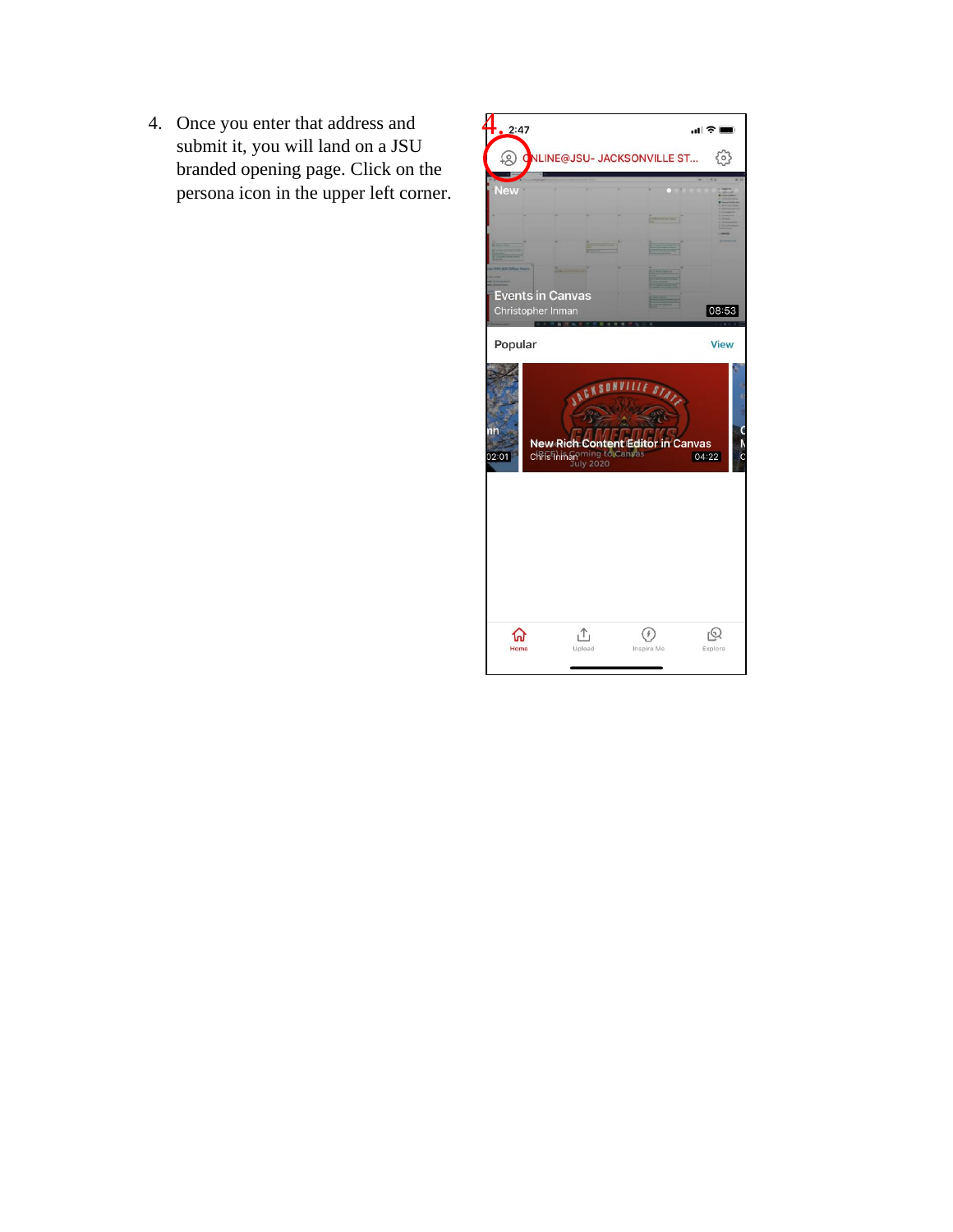5. You will be prompted to login to your MyJSU account.

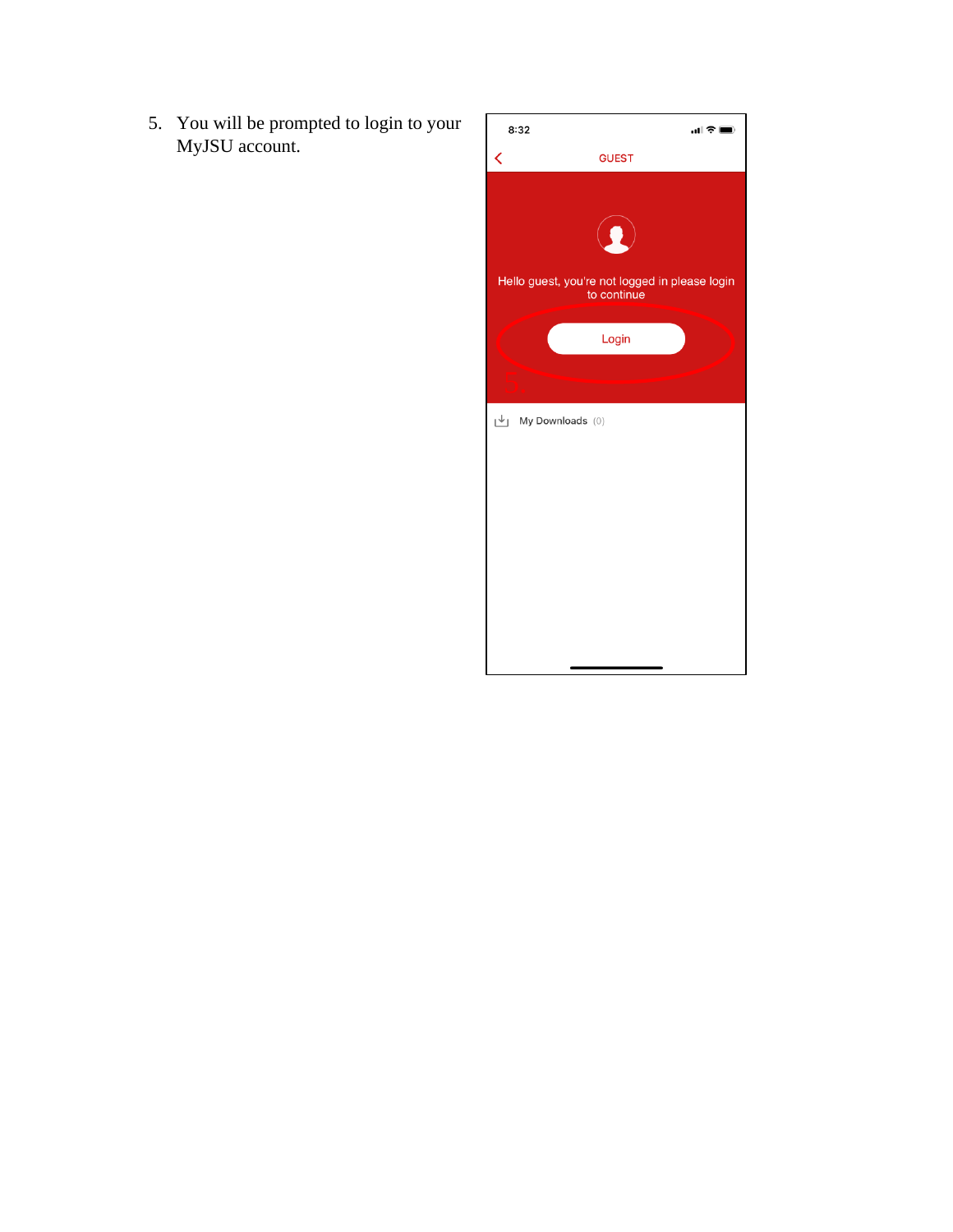6. Enter your login credentials.

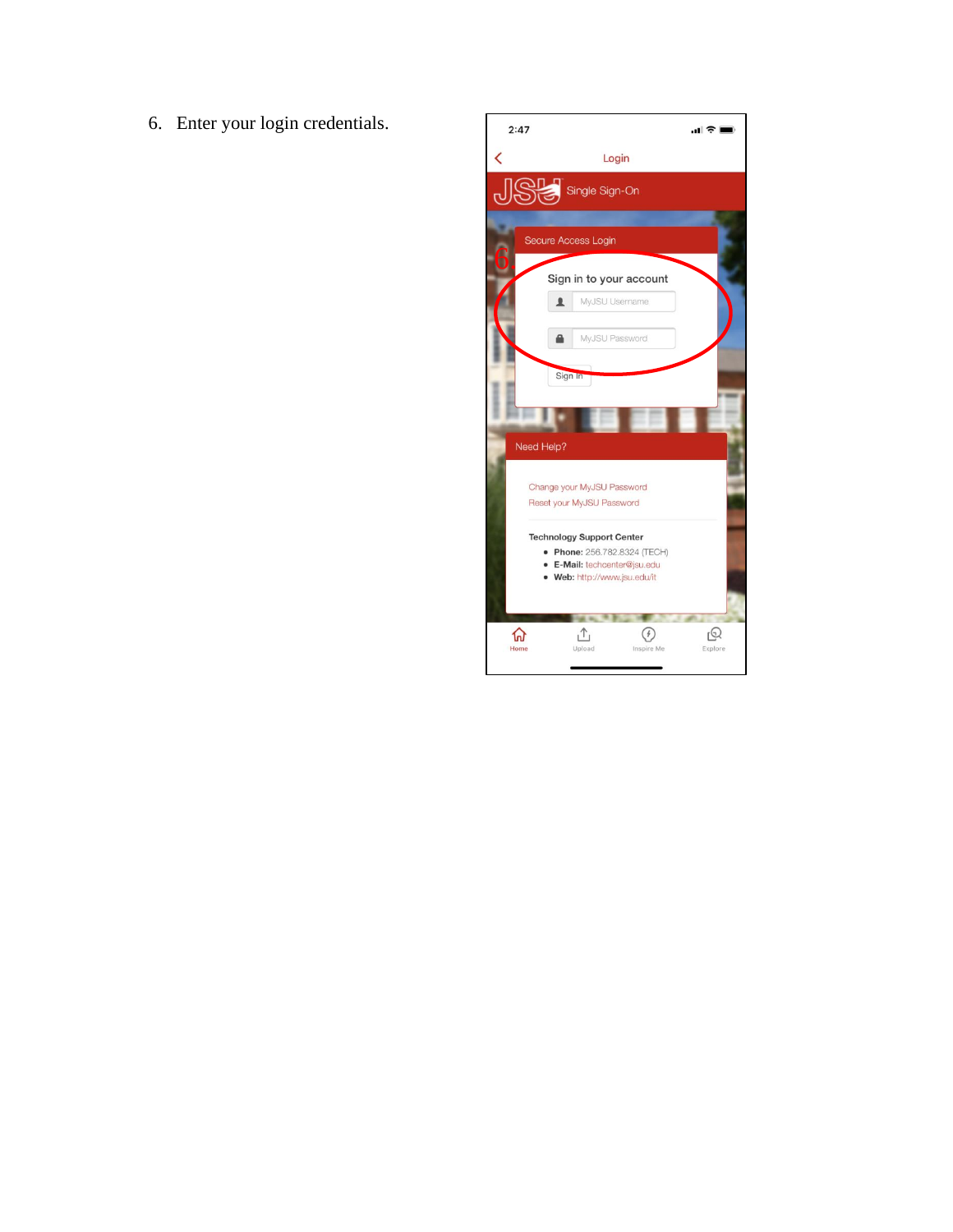7. After logging in, press the "Upload" button at the bottom of the page then choose Camera to record a new video. Or, if you have already recorded a video a different way, choose Gallery to choose a recording already in your phone's photos and videos gallery, or Cloud to choose a recording from a variety of other cloud locations you have authenticated or can authenticate.



- 8. After recording, choose Use Video or Retake.
- 9. Once you accept the video, enter a title, then use the Upload button at the top right corner to upload to your Kaltura MyMedia folder which you will be able to access from Canvas to submit to your assignment.
- 10. Once uploaded be sure to Publish it when prompted.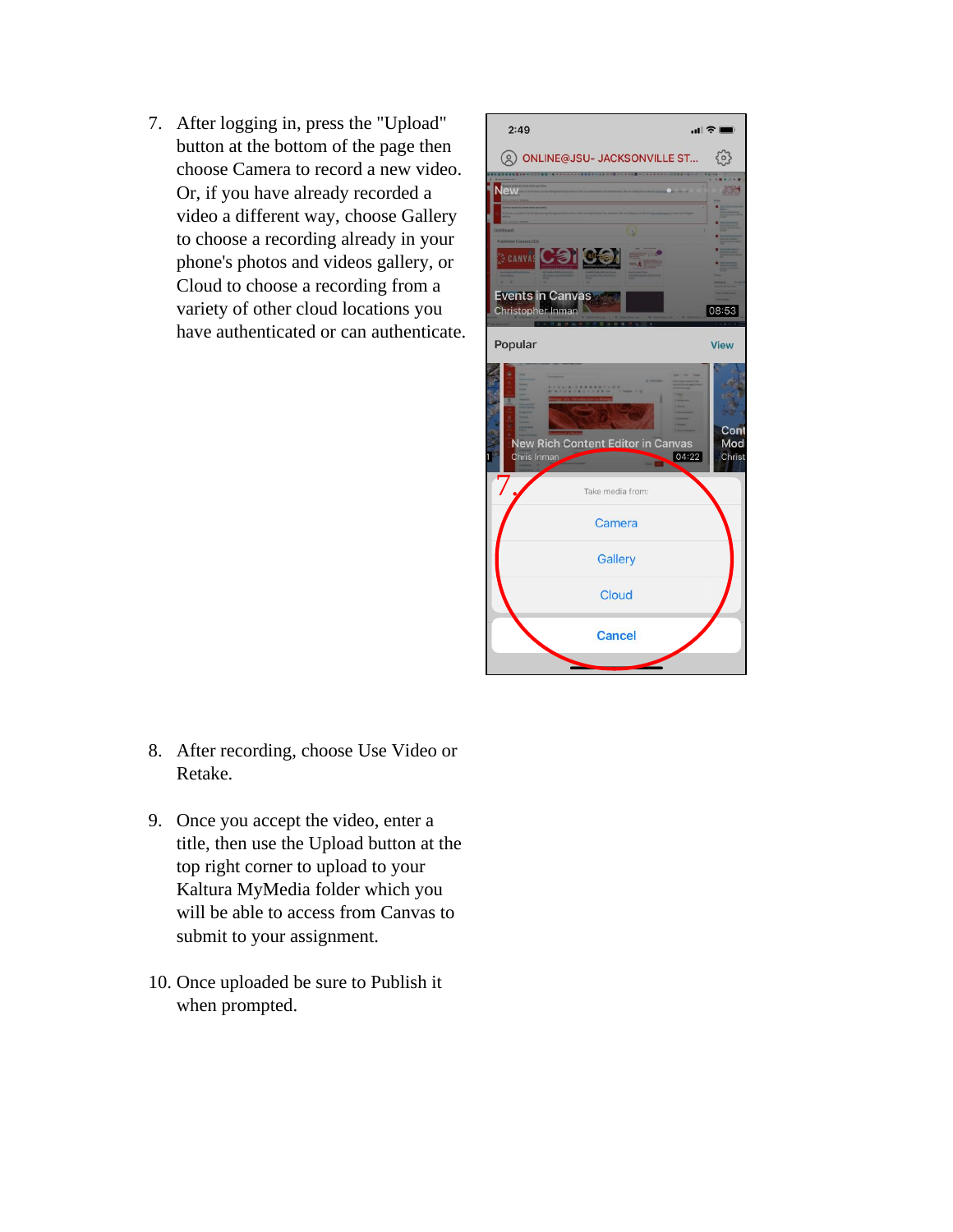- 11. Set to unlisted, so your instructor can view the video upon submission.
- 12. Click update.

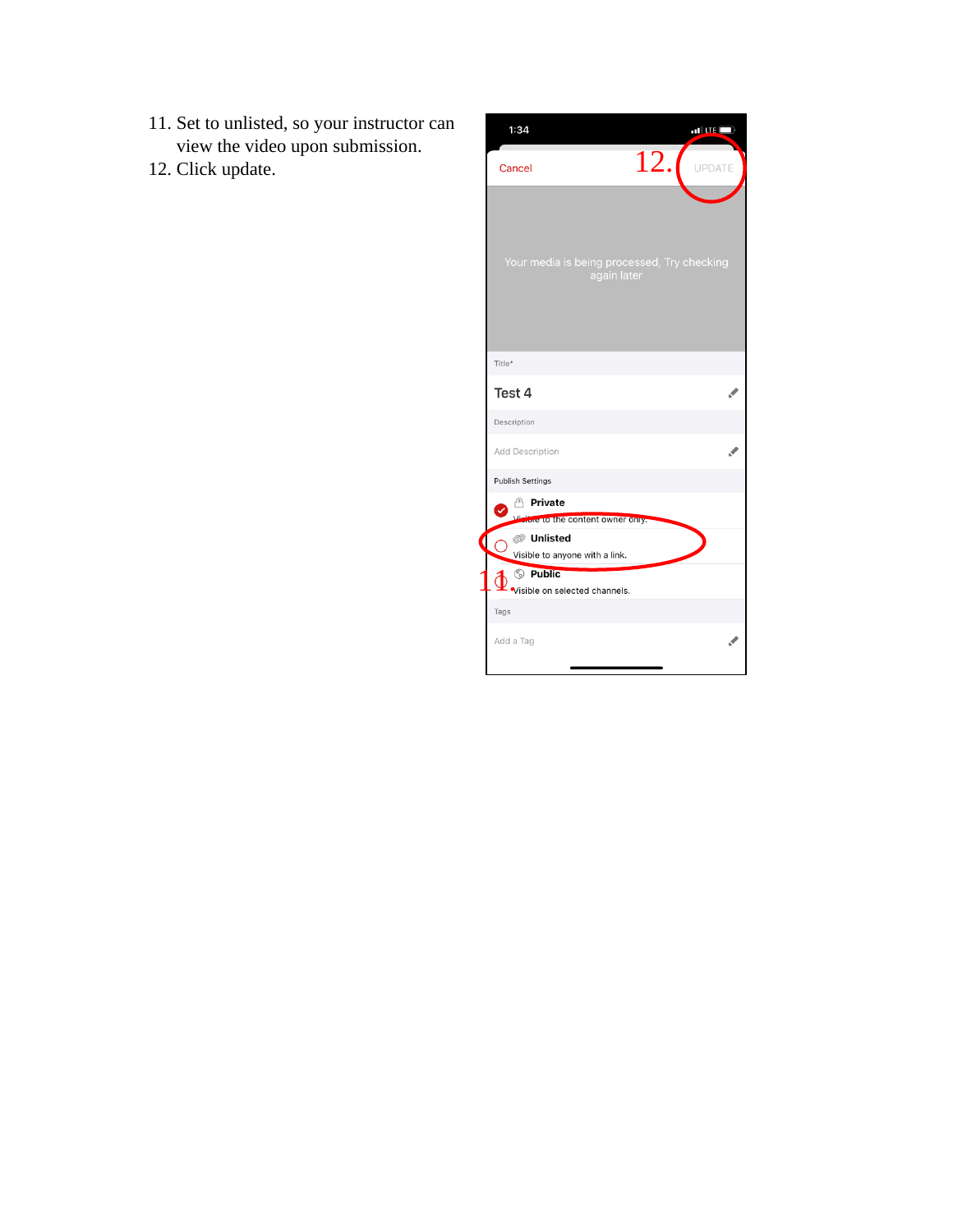13. Choose "Yes" to copy media url to clipboard when prompted.

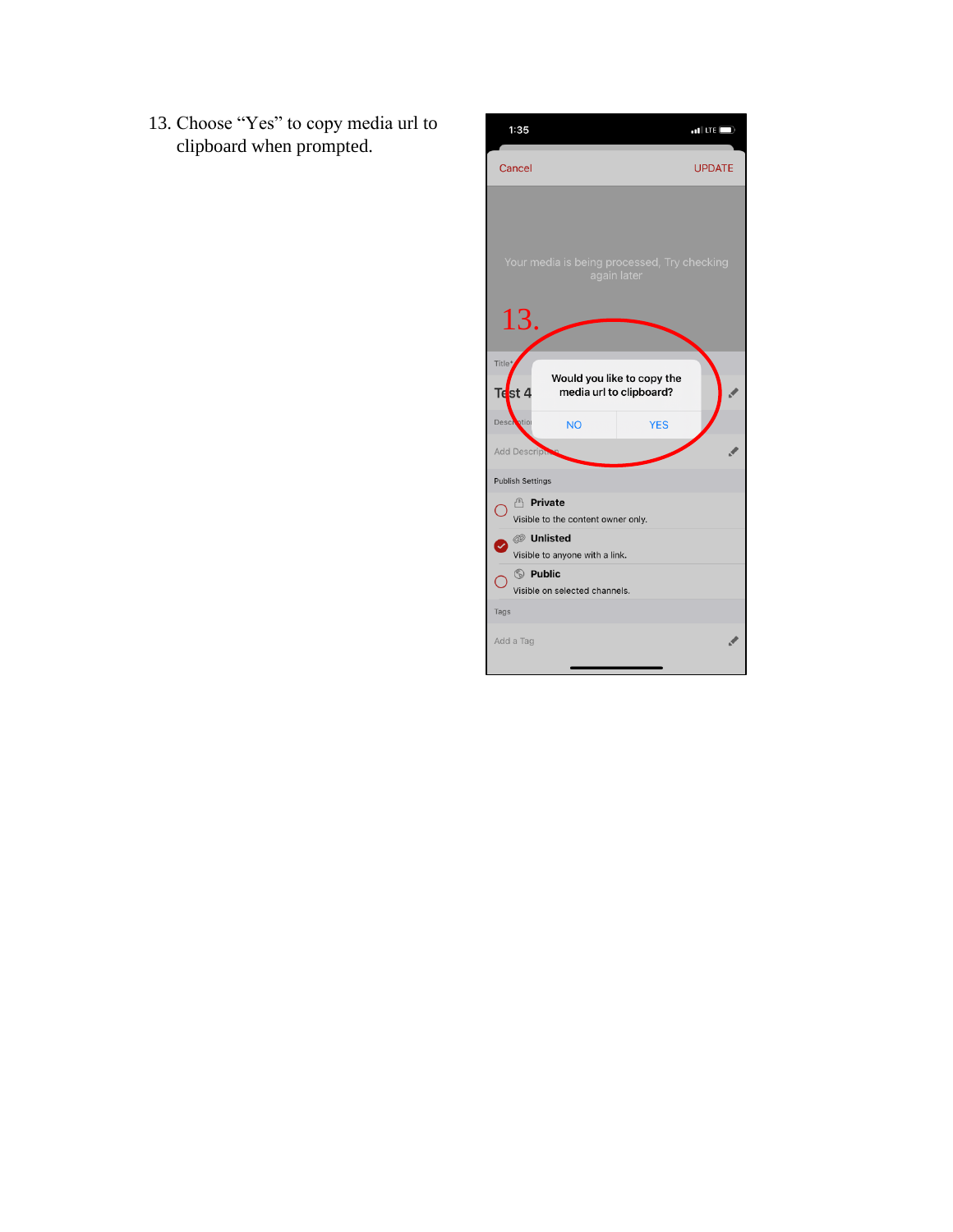14. Select the video again to ensure the permission changed.



15. Launch Canvas Student app. 16. Navigate to the assignment.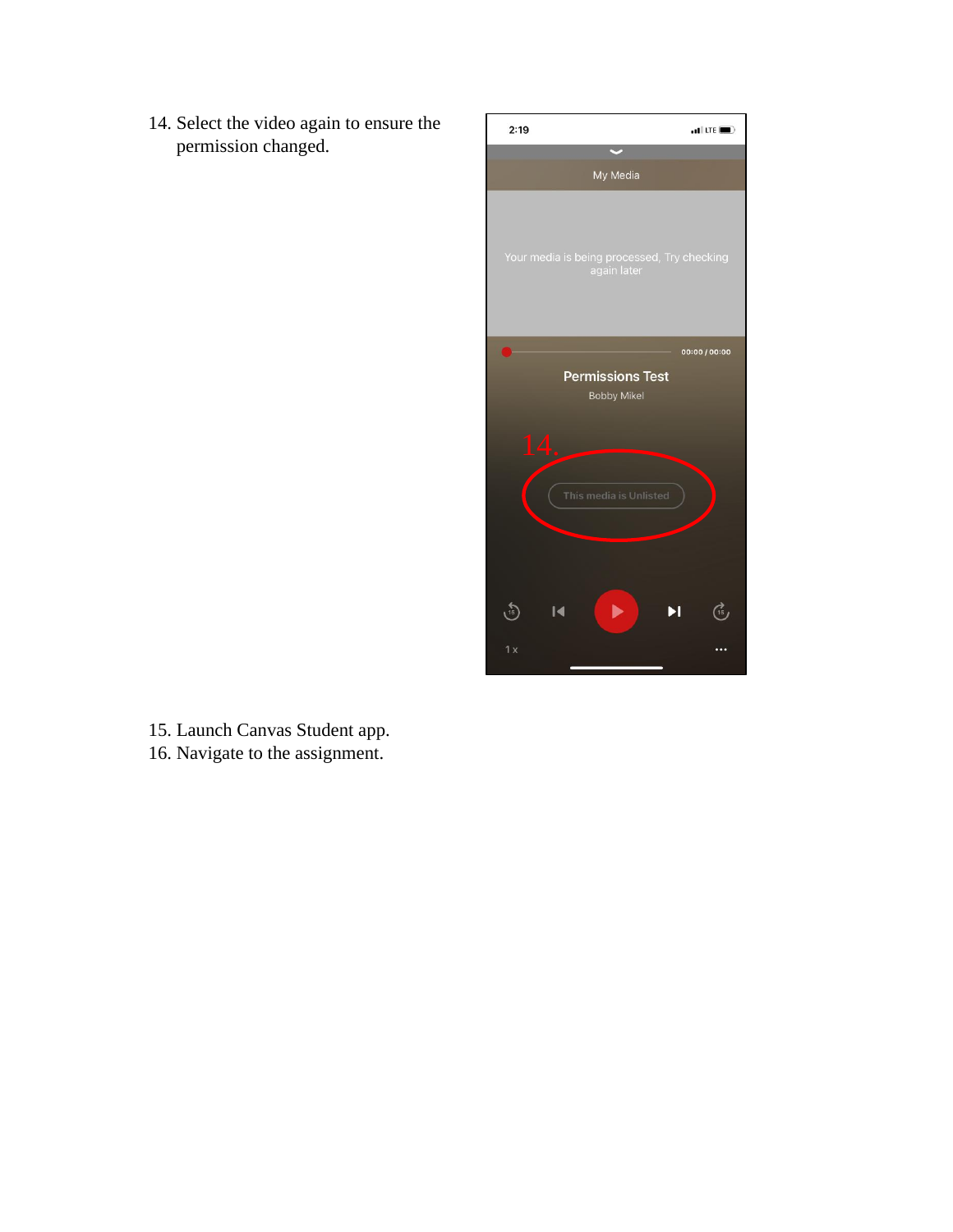17. Choose "submit assignment".